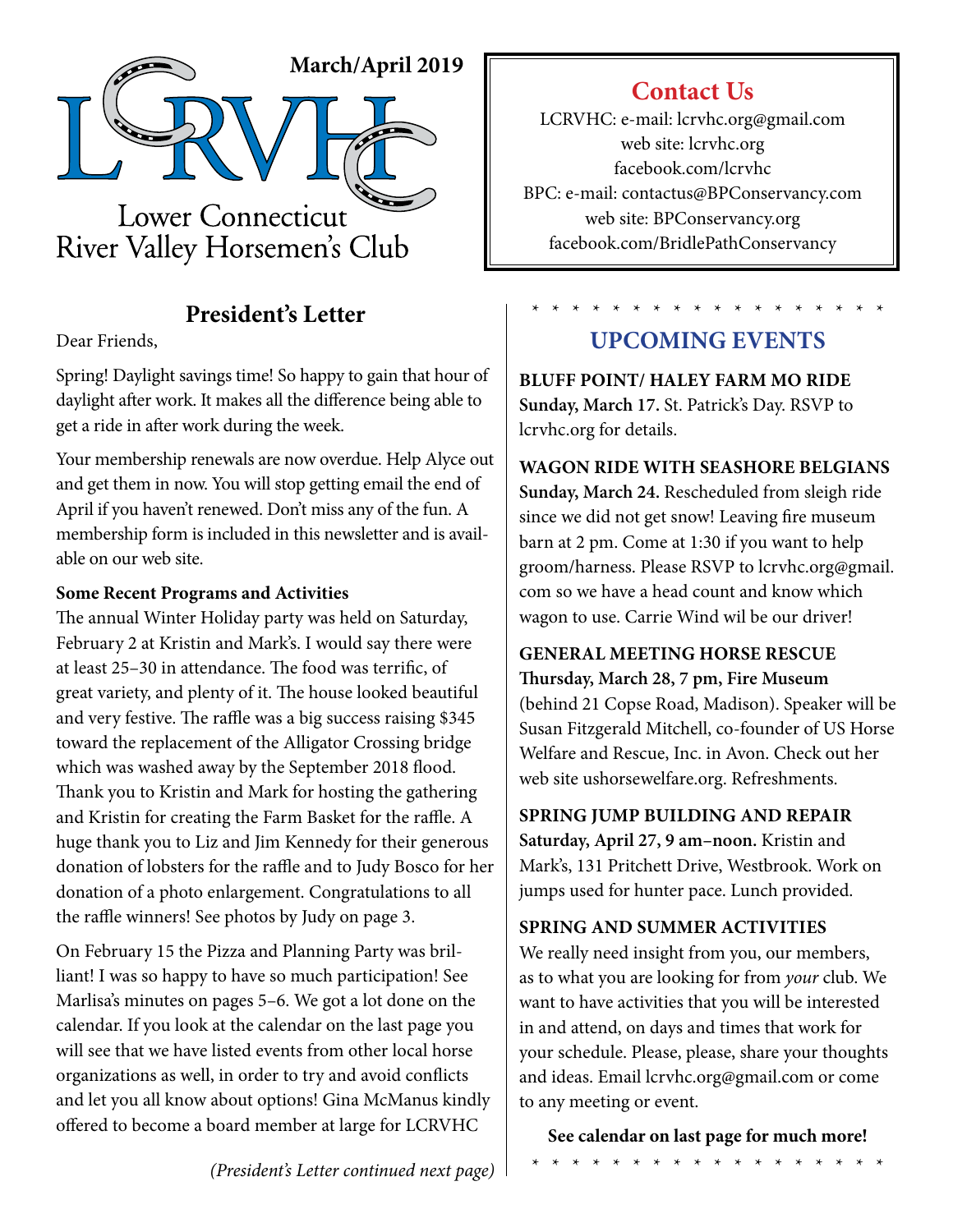**\* \* \* \* \* \* \* \* \***

**Please remember when riding at Bluff Point, Hammonassett, Chatfield Hollow, and other State Parks: These parks are busy and get a lot of non-horse-friendly use. Be considerate. Pass walkers and other trail users slowly and respectfully. Do not ride where you see no animals or no horses signs posted. The boardwalks on the Shoreline Greenway Trail in Hammonassett, for example, are not horse safe. No horses are allowed on the beach at Hammonassett from April 1 to September 30. Horses are never allowed on the beach or in the picnic area at Chatfield Pond. PLEASE remove any manure from roads, trails, and beaches in State Parks. We want to keep these areas open to equestrians!** 

**On high-use trails in the state forest, please dismount and kick/ scatter manure off the trail so the kids don't walk in it and track it into Mom's SUV!**

**Remove all manure from parking areas and trail heads!**

**\* \* \* \* \* \* \* \* \***

#### *(President's Letter continued)*

replacing Emma Saunders. And Beverly Torell let us know that her plans to relocate to Colorado are off so she is still willing and able to be president of the BPC! I am so grateful to all the board members and officers who help keep these two great sister organizations going! We are always looking for board members for the LCRVHC and the BPC. If you are interested and able to serve the horse community in this way please let us know!

On Sunday, February 17, LCRVHC held a member only ride at Hammonassett. We've been riding a lot at Hammonassett this winter. It seems like the only place we can avoid the mud and ice. See pictures on page 4.

Please see the Upcoming Events box on the first page and the Calendar on the last page for more activities. We always need ideas for the calendar!

I hope to see you soon! Melissa

**PS** In 2018 membership was down a bit. It's really a bargain. Only \$15 annually for individual, \$25 for family. If you have friends you ride with or know people who are interested in trail riding with small groups or working on local trails, spread the word. And please, I can't say it often enough, tell us what you want to do as a club!



### **LCRVHC Board**

President: Melissa Evarts Vice-president: Mary Wozniak Treasurer: Lynda Perry Membership secretary: Alyce Mallek At-large: Gina McManus At-large: Lynette Burns

### **BPC Board**

President: Beverly Torell Vice-president: Kristin Elliott Leas Treasurer: Dave Beaudette Secretary: Marlisa Simonson At-large: Tom Elliott At-large: Nancy Palermo-Lee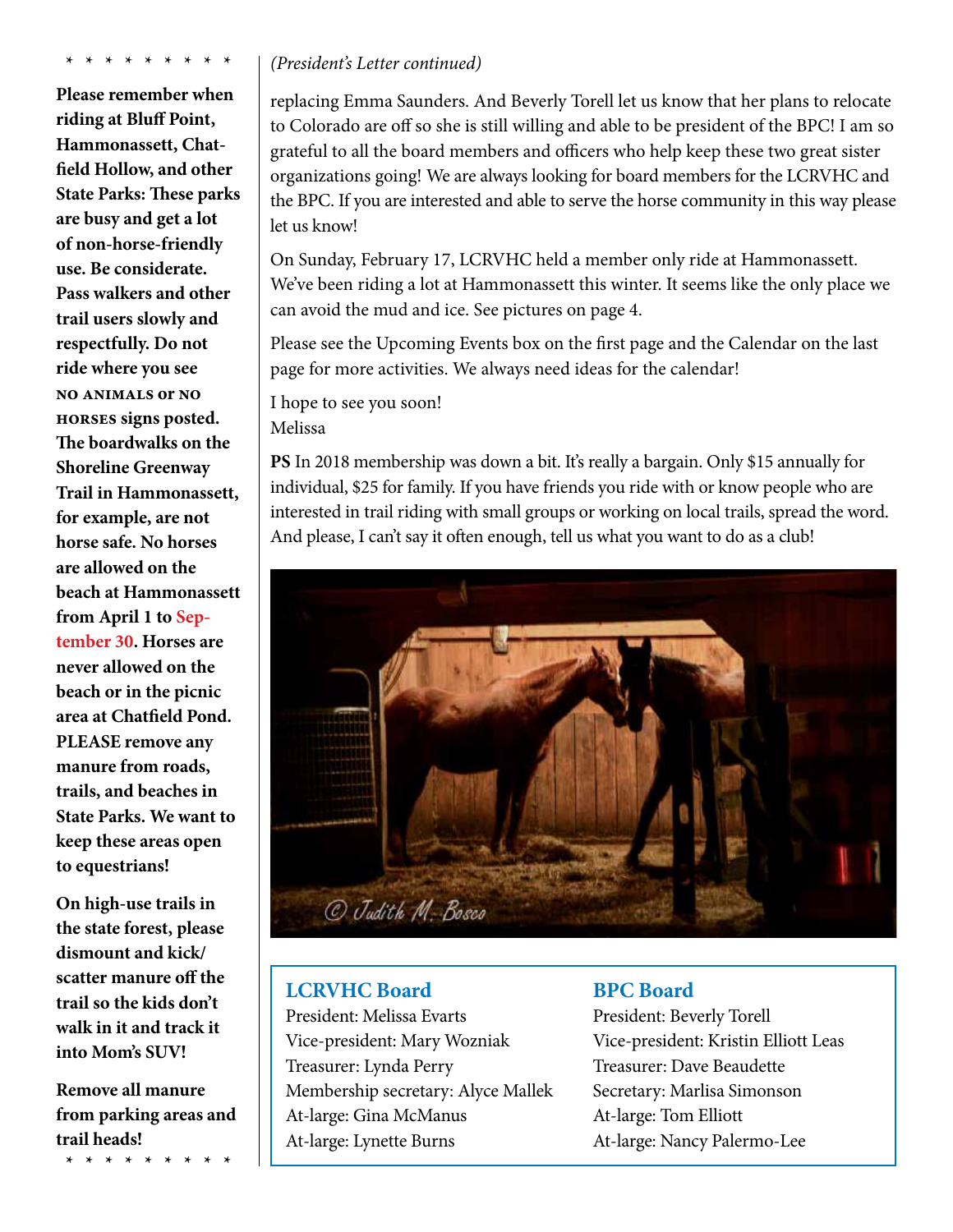# **Winter Holiday Party**



Photos by Judy Bosco email: jequiphoto@yahoo.com, website: www.judybosco.smugmug.com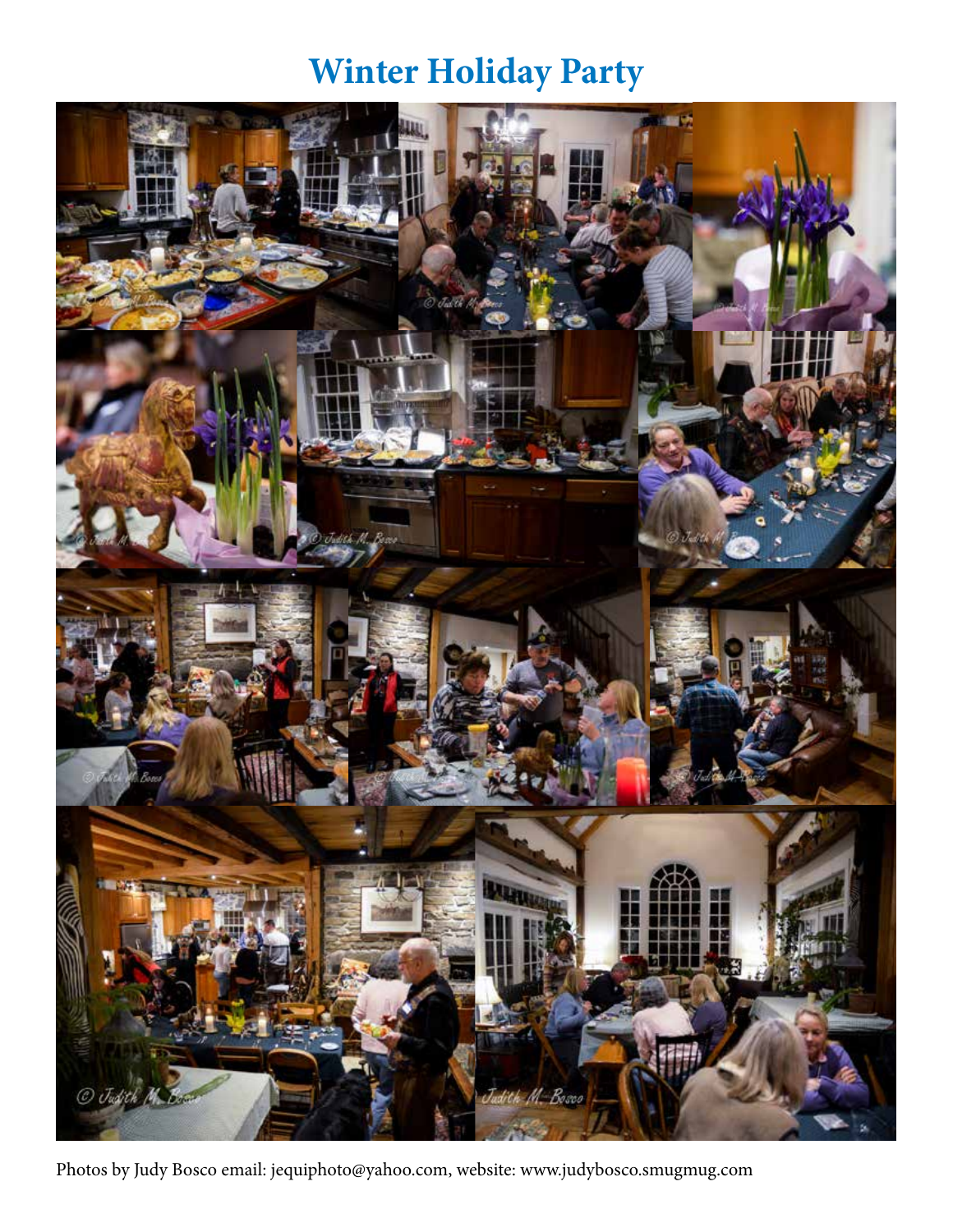# **Hammonassett Ride**

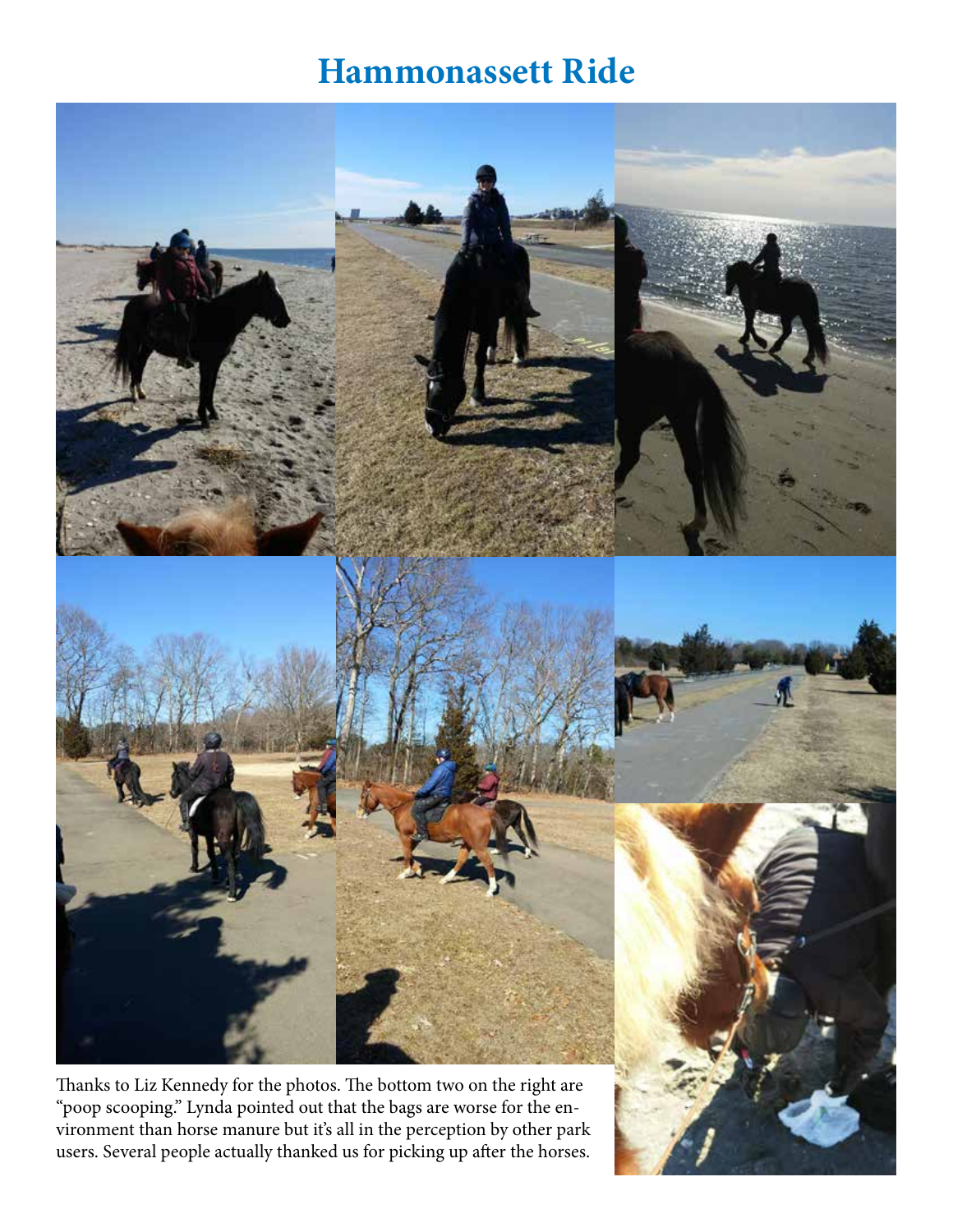



### **LCRVHC/BPC Combined Board of Directors Meeting Minutes**

February 15, 2019

In attendance: Alyce Mallek (host), Melissa Evarts, Beverly Torell, Mary Wozniak, Kristin Elliott-Leas, Mark Leas, Tom Elliott, Gloria Elliott, Dave Beaudette, Cathy Clouse, Liz Kennedy, Gina McManus, Hannah Younglove Gossett, Christel Maturo, Nancy Palermo-Lee, Rebecca Ziobron, Marlisa Simonson

Meeting called to order at 6:45 p.m.

#### AGENDA:

LCRVHC and BPC board and officers:

- BPC board is in good shape, Bev not moving to CO
- Emma Saunders has not renewed her membership; Gina McManus offered to fill her board seat (thank you!)
- By-laws state one board member needed to represent 10 members

Financial reports:

- \$7,068 in LCRVHC checking acct
- BPC has \$800 in checking (with addition of holiday party silent auction proceeds), \$5,600 in savings account
- Can't access monthly statements through GSB online?
- Dave paying Windhill (web host) personally and not getting reimbursement

National Trails Day Project (June 1, 2019\*):

- Always more work to be done on Yellow Trail (storm damage has created conditions worse than last year) but concern about fatigue/waning interest in the same project
- After some discussion, agreed to go back to Weber Woods. Melissa will confirm with Rob Butterworth and Marlisa will draft booklet text (due March 15)
- Also would like to offer a ride that day
- Don't want to get materials delivered through Alex. Get delivered to Tom's and pre cut. Move in ourselves.
- Tom attending Eagle Scout honors ceremony in mid-March, will talk with Scout Master there about engaging Eagle Scouts on NTD
- Reminder: please wear your Adopt-a-Park badge that day if you have one
- \*Rain Date will be June 2

#### **Continued next page**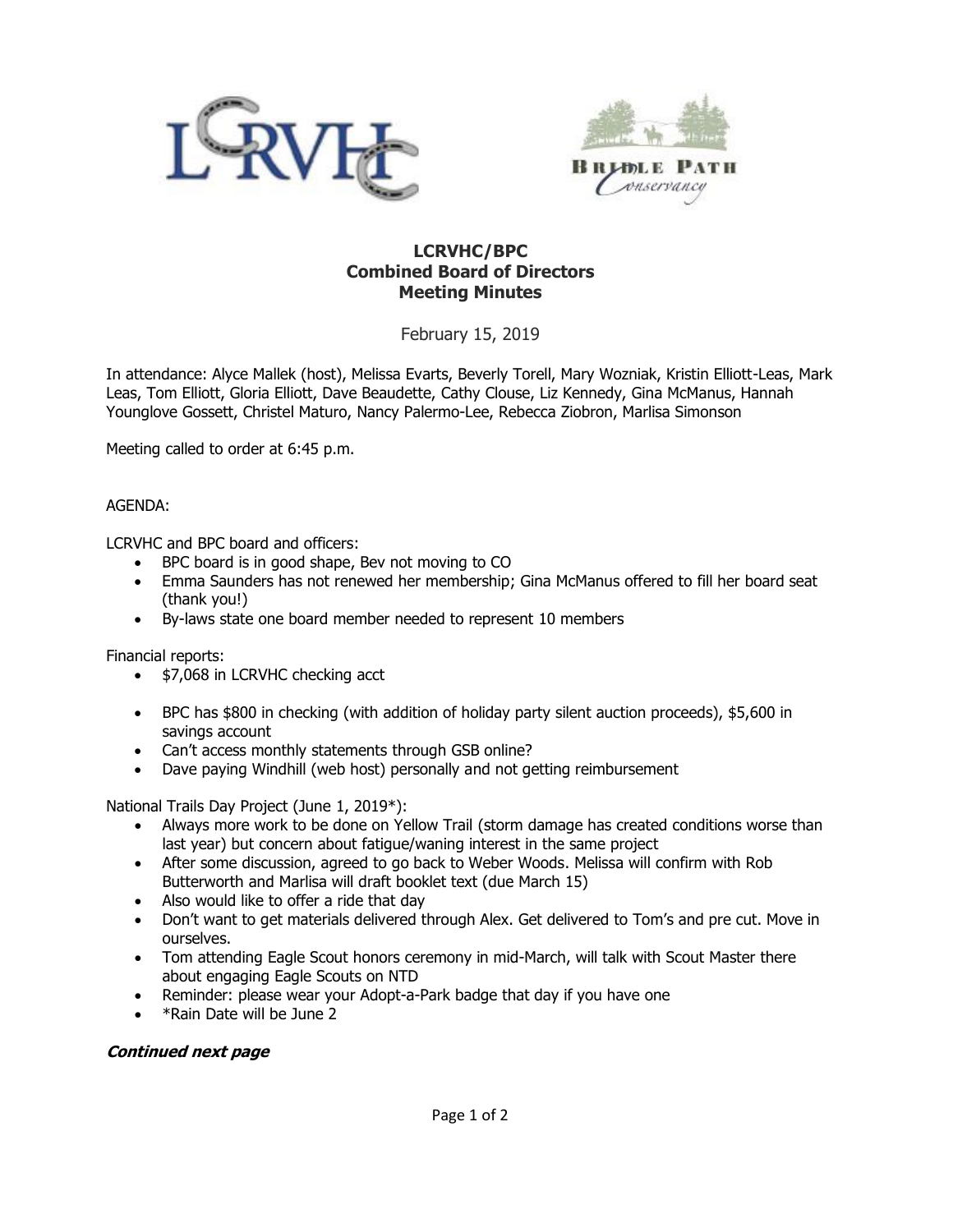Quinimay Trail:

- OK to mark trail from Breakneck to north of power lines, near Rupernecker's bridge
- Also OK to mark from the parking lot to Four Corners

### **Public Service Announcement:**

• Please be diligent and exercise extra caution when out on the trails due to tree damage from the ash bore and gypsy moths. Ash and oak trees have numerous dead branches and some may have dislodged but gotten caught in the canopy. Windy days can be especially dangerous.

Fundraising Ideas:

- Touch a Tractor removed from consideration
- BPC needs fundraising ideas

Calendar:

MO ride this Sunday at Hammonasset. Be ready to ride at 11. 2/24 MO Hay or Sleigh ride with Seashore Belgians. 2pm. Meet at fire museum. RVSP to Melissa – space is limited.

3/10 MO ride at Bluff Point. 3/31 CTRA ride

4/6 Clip and Ride, Weber Woods 4/27 Jump building at Kristen's. Rain date 4/28.

5/18 CHC Blessing of the Mounts. Not MO. At John Barry's in Cheshire. Ride out at 10:30am. Minister blesses each horse after the ride around 1pm. BBQ following. No charge. Two groups, slow and fast. 5/19 (Tentative) Games day

6/1 National Trails Day 6/9 CTRA Poker Ride at Machimoodus 6/9 (Tentative) Gina to coordinate progressive ride, date TBD with hosts

7/20 Ride and games day. Same day as summer picnic?

10/20 **LCRVHC Hunter Pace** – agreed to try a week earlier this year

11/3 Chili Ride

12/29 Freeze Your Butt Ride (Jan 1 if inclement weather on 12/29)

Other possible programs (date not scheduled):

- US Horse Welfare and Rescue (Marlisa to coordinate)
- Reiki for equines (Mary to coordinate)

Meeting adjourned at 8:30 p.m.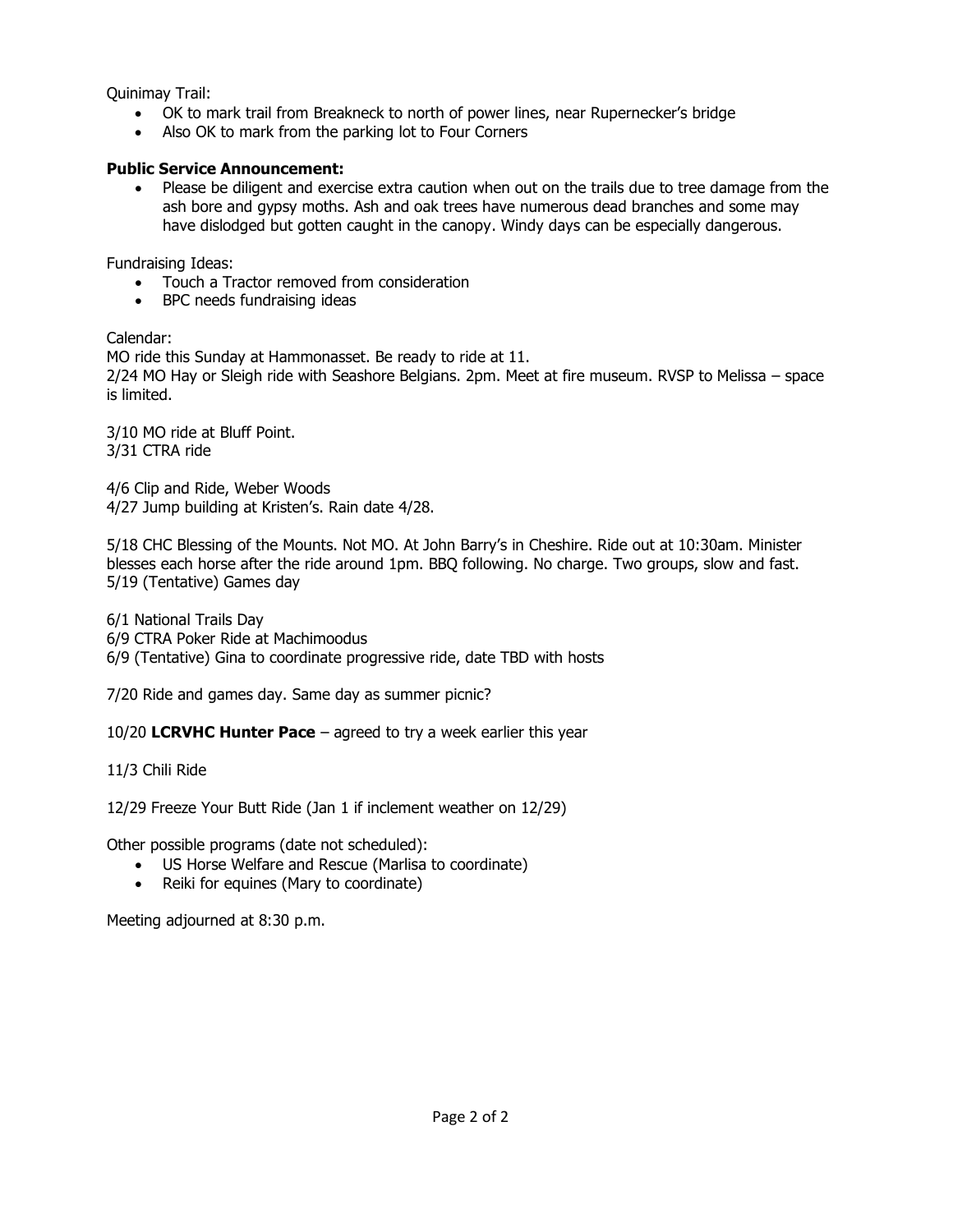# **Bridle Path Conservancy News**

The BPC is always recruiting board members and trailworkers. If you are able and willing to serve the riding community in this way please contact president Beverly Torell (bdtct@sbcglobal.net). Thank You

## A Friendly Reminder

The BPC is a non-member organization dependent on LCRVHC for manpower and inspiration! It is basically still LCRVHC's trails committee! We maintain the trails in Weber Woods and the Quinimay Trail. The hunter pace which LCRVHC holds in Weber Woods each year pays the club's annual operating expenses. If you can't make it to an official work party maybe you can take a walk and toss some branches and rocks off the trail. Hours spent in Weber Woods or on the Quinimay trail can and should be logged as Adopt-a-Park time. Wear your badges. Please report your time to Beverly Torell, bdtct@sbcglobal.net. We would all rather be out riding but please bear in mind that it takes a lot of hours of political action with the state and towns to prioritize open space and the work to maintain the trails is never ending. Please join us in our efforts. Thank you!

## **BPC President's Letter**

Happy Spring Everyone. I for one am looking forward to getting out and about. I took advantage of the fifty-degree weather the other day and raked leaves off of Daffodils and Narcissus coming up. The Snowdrops and Crocus are beautiful to see. Need to hand pick leaves away.

I was anticipating moving to Colorado but things went awry. So you'll have to put up with me as BPC President.

So, on a local note I am hopeful to keep the lines of communication open with whoever is out and about on the trails. If you could e-mail me  $BDTCT@$ 

sbcglobal.net perhaps we can get a "who's who" in an "out and about" blog of some sort. It may encourage others to share their connections with nature and the areas covered that may need some attention by our trails committee.

I thank you for any input you can share.

Interesting facts for upcoming National Parks celebrations and free admission... The very first National Park Week took place in 1991, in celebration of the National Park Service's 75<sup>t</sup> anniversary. Since then, this tradition has continued and national parks, programs, and partners across the country participate in this fun-filled week of activities and events. If clicking on the following link doesn't work then copy and paste this to see the blog: https://www.nationalparks.org/connect/blog/missionpossible-findyourpark-national-park-week-2019?utm\_source=goparks&utm\_medium=email&utm\_ campaign=goparks3-19

Stay safe, and happy trails to all. Yours truly, Bev Torell, President

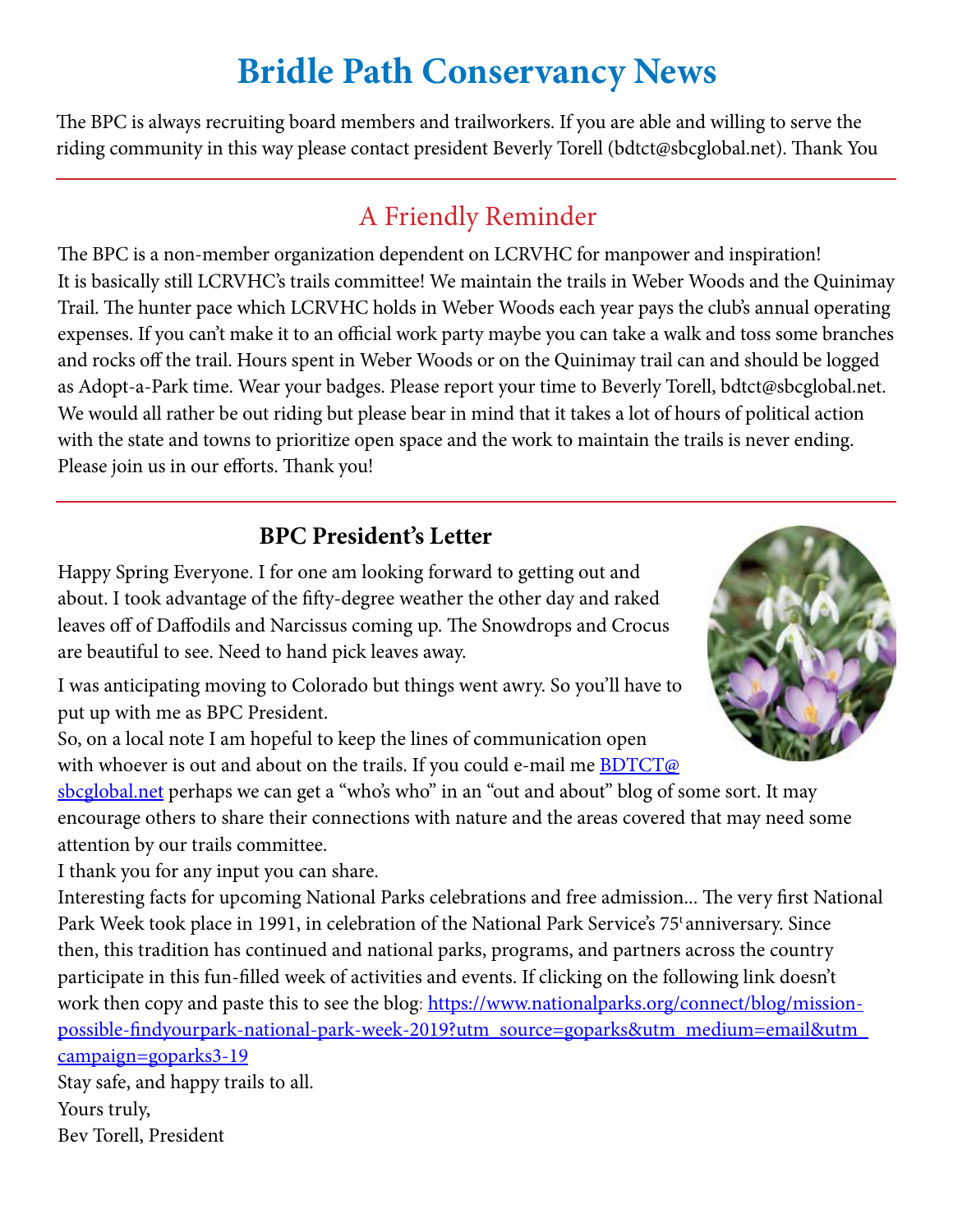## With Loving Memories of Sue Davenport April 3, 1948–January 27, 2019

As most of you know our good friend Sue lost her battle with dementia in January. Sue was a vital, active member of LCRVHC, serving as membership secretary and producing the newsletter for several years, before her illness. Sue often hosted the summer picnic and winter party at her beautiful home. Sue started and hosted the very popular November Chili Ride at Chatfield Hollow. She helped with the hunter pace for many years. Sue was a very consistent participant on our monthly member rides with the love of her life, Deja. Somehow it seems fitting that Deja passed just a short time before Sue so she could be waiting at the Rainbow Bridge ready to go on a heavenly trail ride.

## **Cares and Concerns**

Hugs and sympathy to Carrie Wind on the loss of her Morgan, Pepper, and to Joe Secondino on the loss of his Freisian, Tjerke.

If you have cares and concerns for LCRVHC members and friends, please email lcrvhc.org@ gmail.com.

## **Classifieds**

If you have something to sell, give away, share or barter or are looking for something another member might have to exchange, place your ad here!

## **REMEMBER**

**No horses allowed on the beach at Hammonassett from April 1 through September 30. Please be respectful.**

**WELCOME HAMMONASSET BEACH** No Pets or Riding Animals April 1st-Sept.30th<br>Help Protect Sand Dunes - Please use Pathways<br>No Alcoholie Beverages or Glassware<br>Beach & Park Open to Sunset

## WEBER WOOD'S NOTE

The "Alligator Crossing" bridge at the back corner of the lower gun club field was washed away by the September 25 flood. There is no viable ford in this area. Therefore the trail is closed until we can figure out how to fix/replace it. Someone has put a few planks across for walkers/bikers. Be safe!

## Content Always Wanted for Newsletter

Let us know what you are doing with your horse. Write a Meet the Member Bio of yourself or a friend. Send pictures of your horse, your adventures or show results, links to articles, tack picks, barn tips, whatever you want to share. E-mail lcrvhc.org@gmail.com.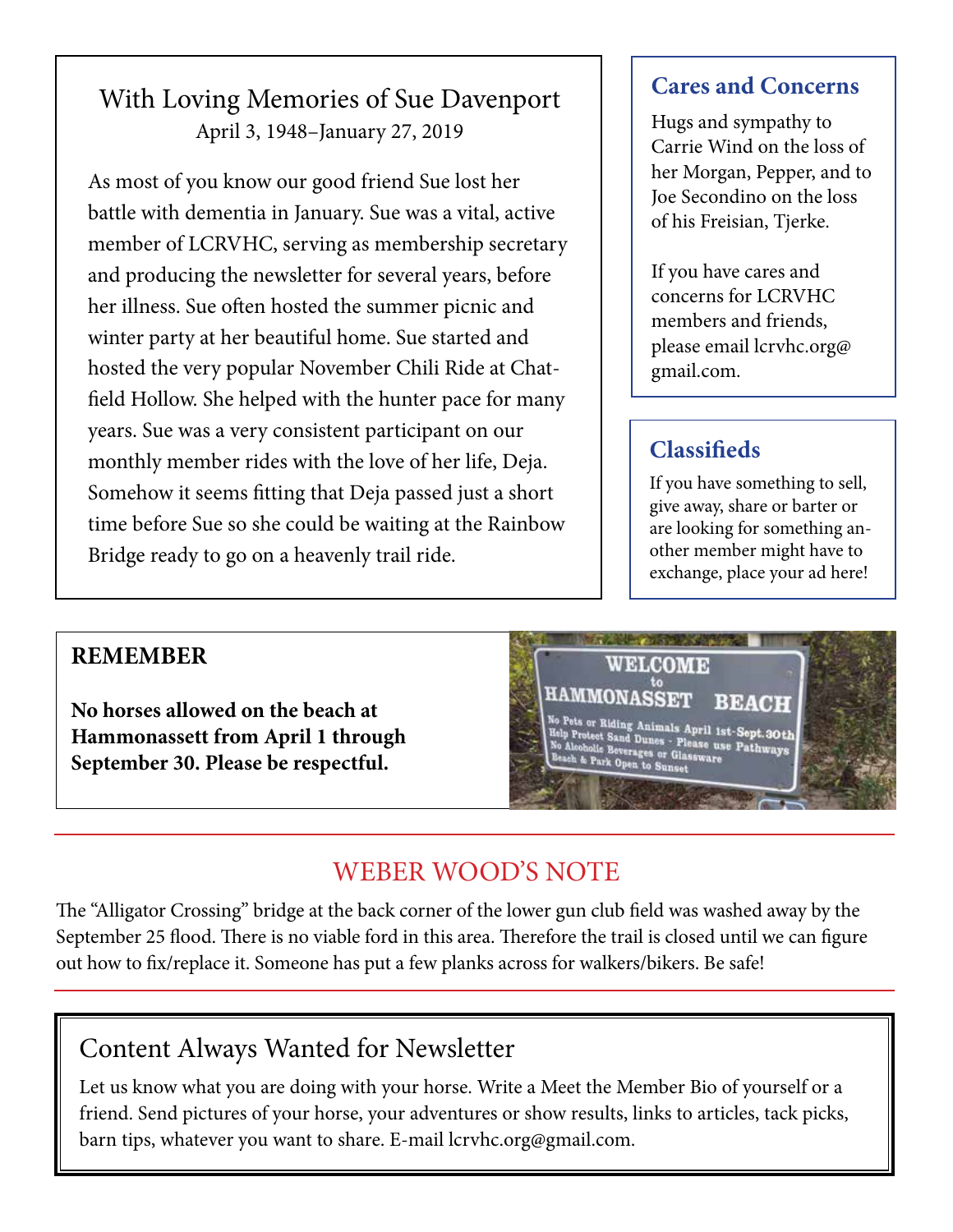Interesting timing that Liz Kennedy suggested I share this article she found on-line shortly after I was contacted by a crematorium service suggesting they come and talk to our group. Interested?

# What to Do After Your Horse Dies

*If on-site burial isn't an option at your farm, you'll need to plan ahead and find alternative arrangements. Here's how.*

#### **Sarah E. Coleman**

While many people know they have to deal with end-of-life decisions for themselves and their family, it's important to plan for the passing of your four-legged family, as well. Though burying a dog or cat on your property in the country may be permissible, because of horse's size, their burial–and its legality–can become a bit more complicated.

Additionally, you won't be able to simply walk outside with a shovel to prepare a place for your horse to rest–it's imperative you determine what you will do when the time comes. There are a few options to consider after you've said your final farewell.

### Horse Burial

Burying an animal that can weigh upward of 1,000 pounds requires a very large hole, one that simply cannot be dug by hand in even the best of soil conditions. Knowing how, and who, will bury your horse will ensure you're not left with a deceased horse on your property for any longer than necessary.

If you live in an agricultural area, word of mouth is probably the easiest way to determine who has a piece of machinery (think backhoe or tractor with a bucket) that can dig a hole when you need it. If you still can't find someone who can help, simply search for "tractor rental" or "equipment rental" to locate a machine that can be rented hourly to dig the hole.

Some considerations: If you board your horse, don't just assume the owner of the property will allow you to bury your horse there. It's helpful to tactfully broach the subject with the owner, especially if you have an older equine or one who is ill, to determine if they would be open to your horse being laid to rest on their farm. If they decline, don't be offended, but know you need to prepare for Plan B.

If your farm is very remote, you will need to ensure that the machine can physically get to your farm on a flatbed trailer. Make sure the driver knows the roads you will need them to take and ask them what they charge for a delivery and rental fee, which could vary based on the distance the machine needs to travel and the duration of time it is rented for.

If you live within city limits but are zoned agricultural, you will need to check with local ordinances to determine if you can lawfully bury your horse on your farm. Many cities won't allow horses to be buried within a certain distance of a dwelling for fear of water supply contamination during the decomposition process.

While burying your horse on your property will allow you to have a place to go and mourn the loss of your beloved equine, it comes with its own set of potential pitfalls. One is cost. Here in Kentucky, renting the equipment, having it delivered and having someone to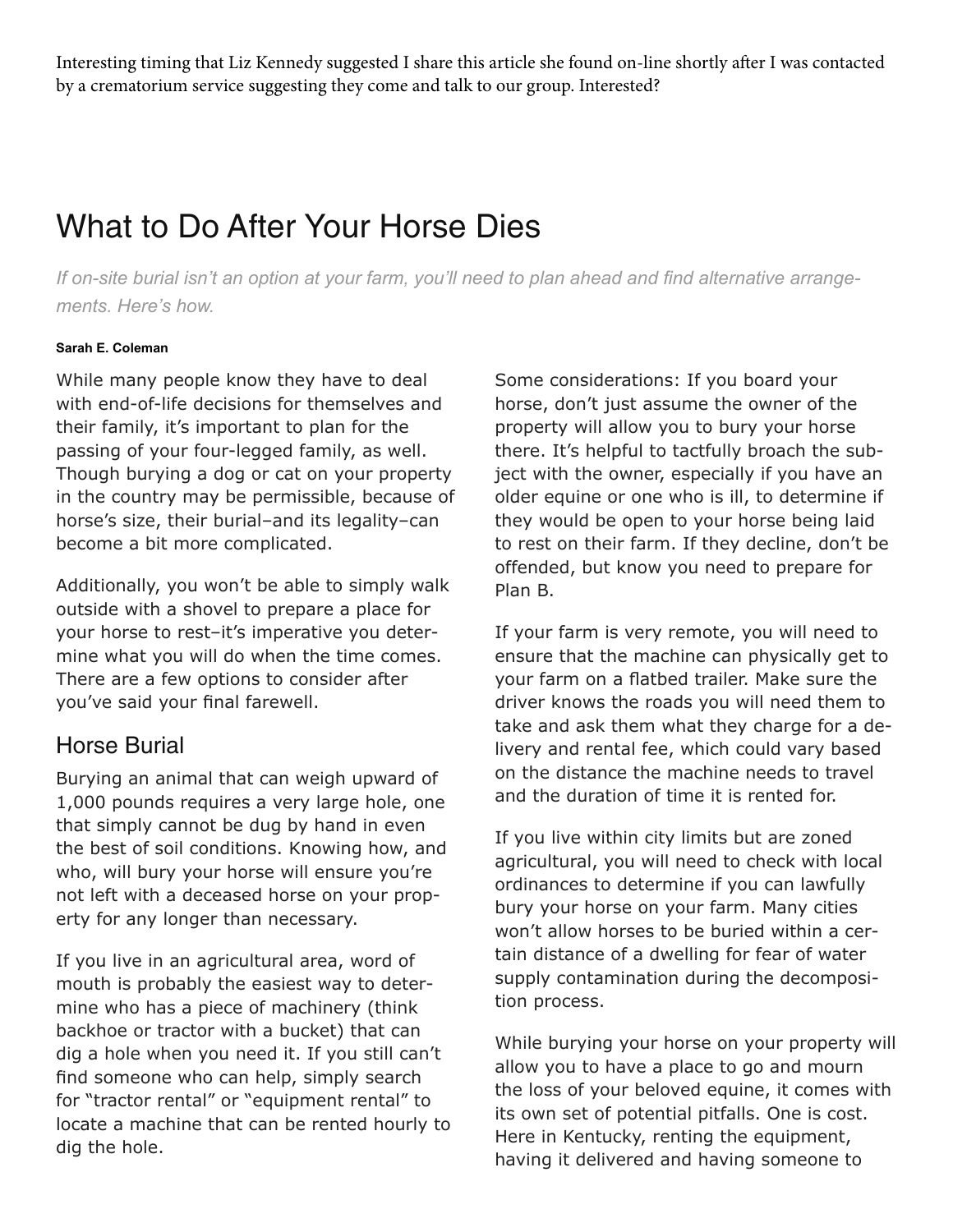operate it can cost between \$200 and \$400 on average. Another possible complication is intangible, but potentially more stressful: watching a horse be placed in his grave is not for the faint of heart. Being prepared beforehand and asking the equipment operator if you need to be present could help you avoid some potentially unnerving sights.

## Carcass Removal

In many areas, there are services that will come and remove your deceased horse for you, whether you choose not to bury him on your farm or you need assistance getting him to the place where he will be cremated. Many of these companies offer myriad services including removal, burial and cremation. Each of these services come at a cost that will vary in different parts of the country.

Removal of the horse may be necessary if you live in a place that does not allow burial of horses on the property. These restrictions are typically related to zoning issues where the local city or township government is concerned about the potential for groundwater contamination from buried animals.

One of the positives about hiring a company to come and remove your animal is that you usually don't have to be present for the service to be provided. You can tell them where the animal is located, then receive a bill in the mail for services rendered. Many times the cost of removal is a set fee (typically starting at \$100) in addition to mileage, which, on average, is \$1 per mile.

## Horse Cremation

Many state laboratories, equine hospitals and even some private entities offer cremation services for horses. You will need to find a way to transport your horse's body to the facility to use this method.

The best way to locate a local equine crematorium is both by word of mouth or searching online. Many people will be able to tell you



about their experiences with the local businesses.

It's also an option to choose a meaningful-toyou urn in which to place your horse's ashes once they are returned to you. There are many unique options available, including pottery that has pieces of your horse's hair fired into it. It may be worthwhile when speaking with the crematorium to ask if the ashes you receive will be only from your horse; some services cremate multiple horses at a time, meaning the ashes delivered to you might not be solely from your horse. Also a consideration is if you will get your horse back in his entirety (typically between 60 and 80 pounds of ash) or if you will received only a small amount of ash back.

Additionally, cremation typically is not cheap (think \$1,000 and up). Be sure to ask up front what the cost is to have your horse cremated so you're not surprised by the bill when it comes.

What to do with your beloved horse once he passes is not an easy topic to discuss. However, making decisions now, before they become necessary, will ensure that you have one less difficult decision to make when the time comes to say goodbye to your best friend.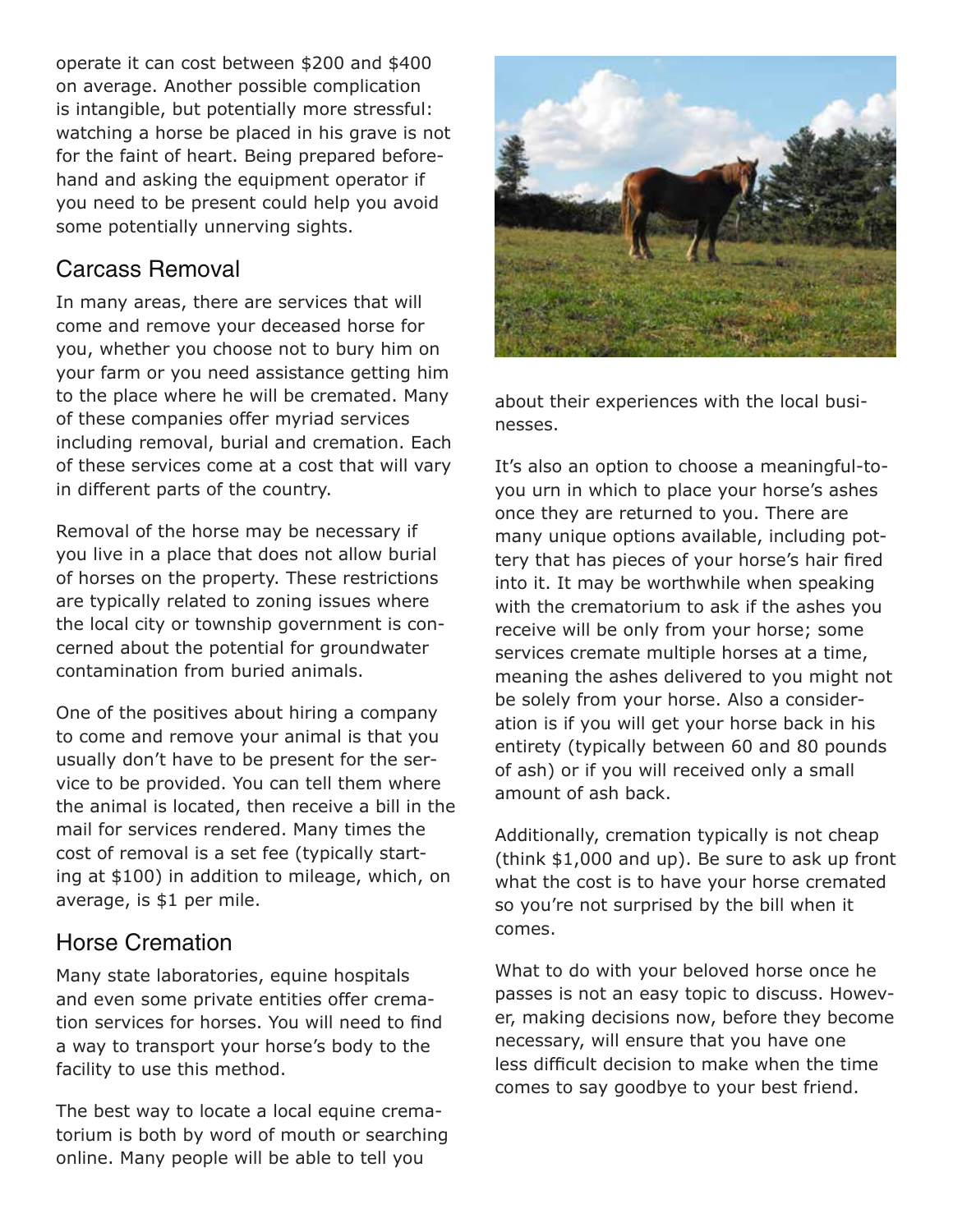View this email in your browser



## We Have Our Clinic Date!

The BEGI clinic with Bruno Gonzalez & Tina Veder will be on Friday, June 7- Sunday, June 9, 2019 in Clinton and Guilford, CT.

### **Other Dates to Save:**

Our show fundraiser, an afternoon of beautiful musical presentations on horseback, will be Saturday, May 18 at 1:00 pm in Clinton, CT.

The NE Baroque Equestrian Games Competition Show will be on Saturday, July 13, 2019 at High Hopes Therapeutic Riding in Old Lyme, CT.

Our Show judge again will be Jos Sevriens. We hope you will join us for the show. We look forward to our riders from past years showing again, and some that haven't shown joining us in 2019. Once again we are thankful for the help of our wonderful volunteers!

Genie Dethloff geniede@comcast.net Patricia Norcia pnorcia@mac.com

> We are sending you this email because you have either participated in our event in the past or have expressed an interest in this event. Want to change how you receive these emails? You can update your preferences or unsubscribe from this list.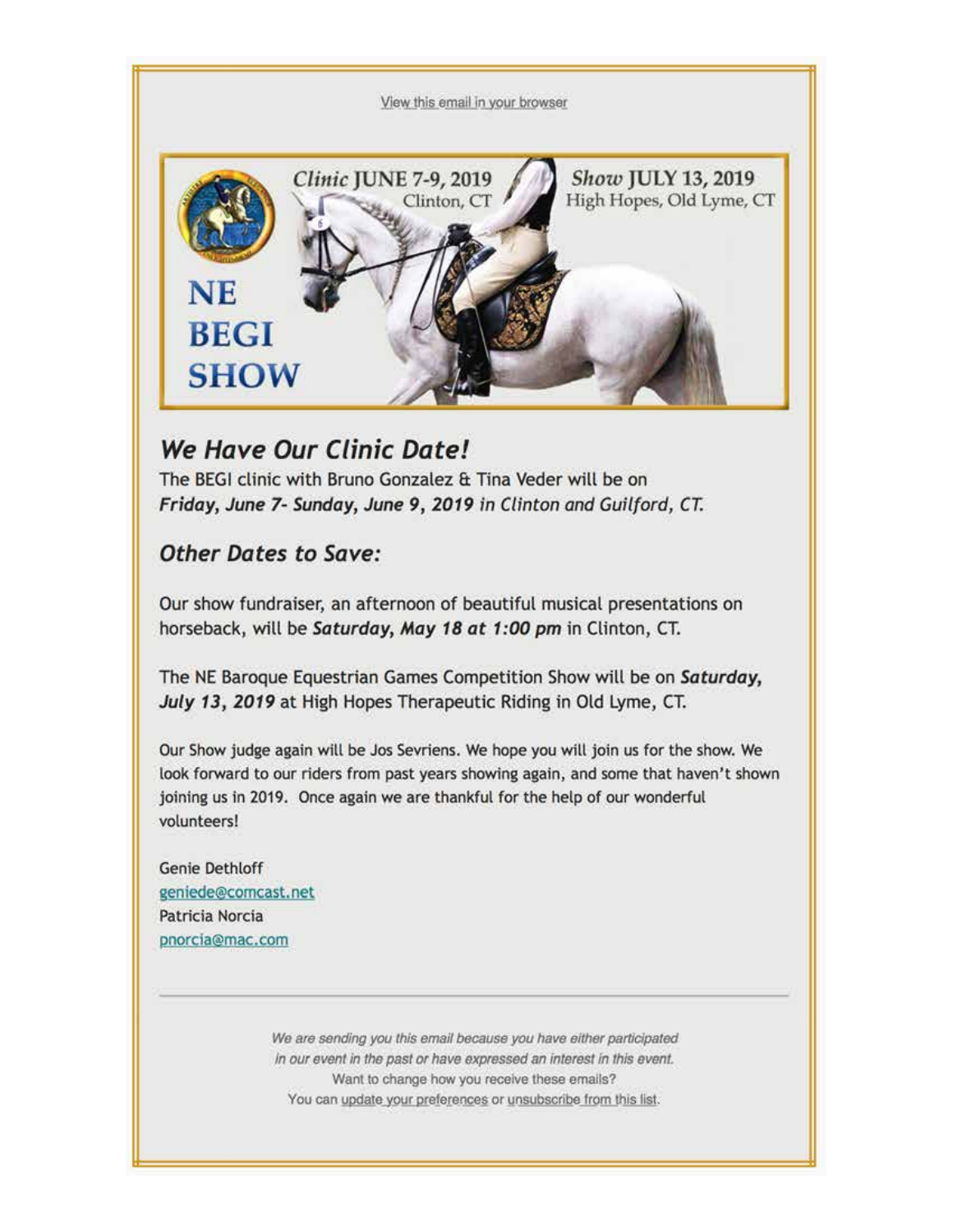| Lower Connecticut<br>River Valley Horsemen's Club |
|---------------------------------------------------|

Please fill in all information and sign and date the *Release and Waiver of Liability.* Mail completed page along with your payment to: LCRVHC, P.O. Box 657, Killingworth, CT 06419

#### **2019 Membership Categories**

| $\Box$ Family \$25 $\Box$ Individual \$15                                                           | office use: Check amt. $\frac{1}{2}$ #                                                                               |
|-----------------------------------------------------------------------------------------------------|----------------------------------------------------------------------------------------------------------------------|
|                                                                                                     | $\Box$ Enclosed is an additional amount of $\frac{2}{3}$ for our ongoing work to maintain and preserve trails.       |
|                                                                                                     | $\Box$ Enclosed is a separate check to the Bridle Path Conservancy in the amount of \$ _______(tax deductible).      |
| committee chairs, trail maintenance, events organizing help and/or food donations.)                 | $\Box$ Please contact me for volunteer help! (This is a working club and all members are encouraged to volunteer for |
| Suggest a program, ride or activity you would attend if the club offered __________________________ |                                                                                                                      |
|                                                                                                     |                                                                                                                      |
| (For family memberships please include all names; use a separate sheet if necessary)                |                                                                                                                      |
|                                                                                                     |                                                                                                                      |
|                                                                                                     |                                                                                                                      |
|                                                                                                     |                                                                                                                      |
|                                                                                                     |                                                                                                                      |
| <b>Release and Waiver of Liability</b>                                                              | By signing this release and waiver. Lunderstand that Lam giving up (waiving or releasing) any right Lhave to sue or  |

By signing this release and waiver, I understand that I am giving up (waiving or releasing) any right I have to sue or make any claim which I might have or which might subsequently arise or occur against the Lower Connecticut River Valley Horsemen's Club, Inc. (hereafter referred to as LCRVHC), including but not limited to, the officers, members, participants, and landowners; for any injuries which I might sustain while horseback riding, driving, or attending/participating in any LCRVHC event or activity. I understand that I am indemnifying (holding harmless) any horse ridden, driven, loose, or handled by another and the owner or handler while so engaged in the event of an injury to myself, my property and/or others. It is my intent to give up all the rights provided by law and release the club, landowners, etc. (the releasees) from all claims for bodily injury, death, or property damage, including without limitation, claims arising in whole or in part from the releasees' own negligence. I do so knowingly and voluntarily. I further agree to pay all legal fees pertaining to this event, if any are incurred.

LCRVHC is committed to safety. It is a membership requirement that all participants wear a riding helmet meeting ASTM/SEI standards when attending mounted meetings and events.

## **For Club Membership:** Signature of primary member \_\_\_\_\_\_\_\_\_\_\_\_\_\_\_\_\_\_\_\_\_\_\_\_\_\_\_\_\_\_\_\_\_\_\_\_\_\_\_\_\_ date \_\_\_\_/\_\_\_\_/\_\_\_\_

|                               | (If a minor, a parent or legal guardian must sign)                      |      |  |
|-------------------------------|-------------------------------------------------------------------------|------|--|
| Signature of Spouse           |                                                                         | date |  |
|                               | (for family membership, parent of minor child of divorced member, etc.) |      |  |
| For Taking Part in an Event:  |                                                                         |      |  |
| Signature of primary member   |                                                                         | date |  |
|                               | (If a minor, a parent or legal guardian must sign)                      |      |  |
| Everyone must complete:       |                                                                         |      |  |
| Emergency contact information |                                                                         |      |  |
| Name $(s)$                    | $Telephone(s)$ ( )                                                      |      |  |
|                               |                                                                         |      |  |
|                               |                                                                         |      |  |